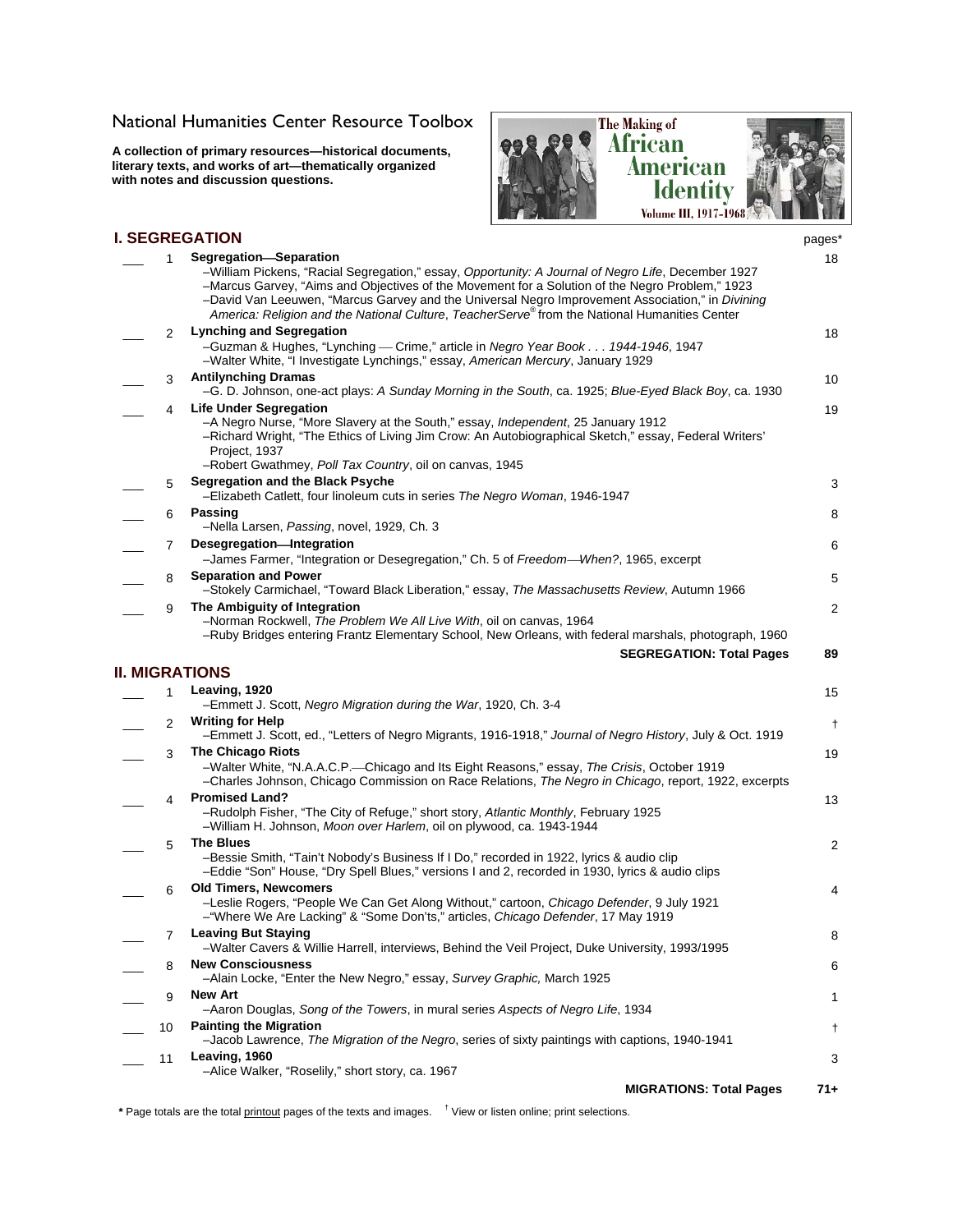| <b>III. PROTEST</b> |    |                                                                                                                                                                                                                                                                                                                                                                                               | pages*         |
|---------------------|----|-----------------------------------------------------------------------------------------------------------------------------------------------------------------------------------------------------------------------------------------------------------------------------------------------------------------------------------------------------------------------------------------------|----------------|
|                     | 1  | Asking<br>-"Negroes Petition General Assembly," newspaper article, The State (Columbia, SC), 23 January 1919<br>-Letters of protest to Lansburgh's department store, Washington, DC, Autumn 1945<br>-Pauli Murray, "Members of Your Race Are Not Admitted," Ch. 11, Song in a Weary Throat, memoir, 1987                                                                                      | 15             |
|                     | 2  | Reasoning<br>-Southern Christian Leadership Conference (SCLC), "This Is SCLC," brochure, ca. 1960, excerpts<br>-Student Nonviolent Coordinating Committee (SNCC), Statement of Purpose, 1960<br>-Albany (Georgia) Nonviolent Movement, handbill announcing meeting, 1961<br>-Martin Luther King, Jr., "Where Do We Go from Here?," address to the SCLC, Atlanta, 16 August 1967               | 17             |
|                     | 3  | <b>Singing</b><br>-Bernice Johnson Reagon, "In Our Hands: Thoughts on Black Music," essay, Sing Out!, January 1976                                                                                                                                                                                                                                                                            | 9              |
|                     | 4  | -"We Shall Overcome," spiritual, ca. 1947, lyrics & audio clip<br><b>Marching</b><br>-Reginald Gammon, Freedom Now, acrylic on board, 1963                                                                                                                                                                                                                                                    | 1              |
|                     | 5  | <b>Boycotting</b><br>-J. G. Robinson, The Montgomery Bus Boycott and the Women Who Started It, memoir, 1987, Ch. 2                                                                                                                                                                                                                                                                            | 15             |
|                     | 6  | Arming<br>-Robert Williams, Negroes with Guns, memoir, 1962, Ch. 3-5                                                                                                                                                                                                                                                                                                                          | 13             |
|                     | 7  | Voting                                                                                                                                                                                                                                                                                                                                                                                        | 9              |
|                     | 8  | -Anne Moody, Coming of Age in Mississippi, memoir, 1968, Ch. 26: "The Movement," excerpts<br>Separating<br>-Malcolm X, "The Ballot or the Bullet," address, Detroit, Michigan, 12 April 1964                                                                                                                                                                                                  | 12             |
|                     | 9  | <b>Connecting</b><br>-Bayard Rustin, "From Protest to Politics: The Future of the Civil Rights Movement," essay, Commentary,<br>February 1965                                                                                                                                                                                                                                                 | 8              |
|                     | 10 | Writing<br>-W. E. B. Du Bois, "Criteria of Negro Art," essay, The Crisis, October 1926<br>-Alain Locke, "Art or Propaganda?" essay, Harlem, November 1928                                                                                                                                                                                                                                     | 12             |
|                     | 11 | <b>Poetry</b><br>-Claude McKay, "If We Must Die," 1919<br>-Gwendolyn B. Bennett, "Hatred," 1927<br>-Sterling A. Brown, "Strong Men," 1931<br>-Countee Cullen, "Scottsboro, Too, Is Worth Its Song," 1934<br>-Langston Hughes, "Ballad of the Landlord," 1940<br>-Gwendolyn Brooks, "The Chicago Defender Sends a Man to Little Rock," 1957<br>-Sonia Sanchez, "right on: white america," 1969 | 10             |
|                     | 12 | <b>Theater</b><br>-LeRoi Jones (Amiri Baraka), "The Revolutionary Theatre," essay, Liberator, July 1965<br>-Douglas Turner Ward, Day of Absence, one-act play, 1965, excerpts                                                                                                                                                                                                                 | 13             |
|                     | 13 | <b>Images</b><br>-Claude Clark, Slave Lynching, oil on canvas, 1946<br>-Charles White, lithograph in Wanted Poster series, 1970                                                                                                                                                                                                                                                               | 4              |
|                     |    | <b>PROTEST: Total Pages</b>                                                                                                                                                                                                                                                                                                                                                                   | 138            |
|                     |    | <b>IV. COMMUNITY</b>                                                                                                                                                                                                                                                                                                                                                                          |                |
|                     | 1  | <b>Community as Place</b><br>-R. Edgar Iles, "Boley: An Exclusively Negro Town in Oklahoma," essay, Opportunity, August 1925<br>-James Weldon Johnson, "Harlem: The Culture Capital," essay in Alain Locke, ed., The New Negro, 1925                                                                                                                                                          | 10             |
|                     | 2  | <b>Community on Film</b><br>-H. Lee Waters, Kannapolis, N.C., film, 1941, selections (video clips) <sup>†</sup>                                                                                                                                                                                                                                                                               | $^{\dagger}$   |
|                     | 3  | <b>Community and Self Help</b><br>-A. I. Dixie & Samuel Dixie, interview, Behind the Veil Project, Duke University, 1994                                                                                                                                                                                                                                                                      | 3              |
|                     | 4  | Image of Community, 1939<br>-Augusta Savage, Lift Every Voice and Sing (The Harp), plaster sculpture, 1939                                                                                                                                                                                                                                                                                    | 1              |
|                     | 5  | <b>Race as Community</b><br>-George Schuyler, "The Negro-Art Hokum," essay, The Nation, 16 June 1926<br>-Langston Hughes, "The Negro Artist and the Racial Mountain," essay, The Nation, 23 June 1926<br>-E. Franklin Frazier, "Racial Self-Expression," essay, in Ebony and Topaz, 1927                                                                                                      | 10             |
|                     | 6  | <b>Community and the Folk</b><br>-Zora Neale Hurston, "Spunk," short story, Opportunity: A Journal of Negro Life, June 1925                                                                                                                                                                                                                                                                   | 5              |
|                     | 7  | <b>Community and Memory</b><br>-Henry Dumas, "Ark of Bones," short story, 1974, excerpt                                                                                                                                                                                                                                                                                                       | $\overline{7}$ |

**\*** Page totals are the total printout pages of the texts and images. † View or listen online; print selections.